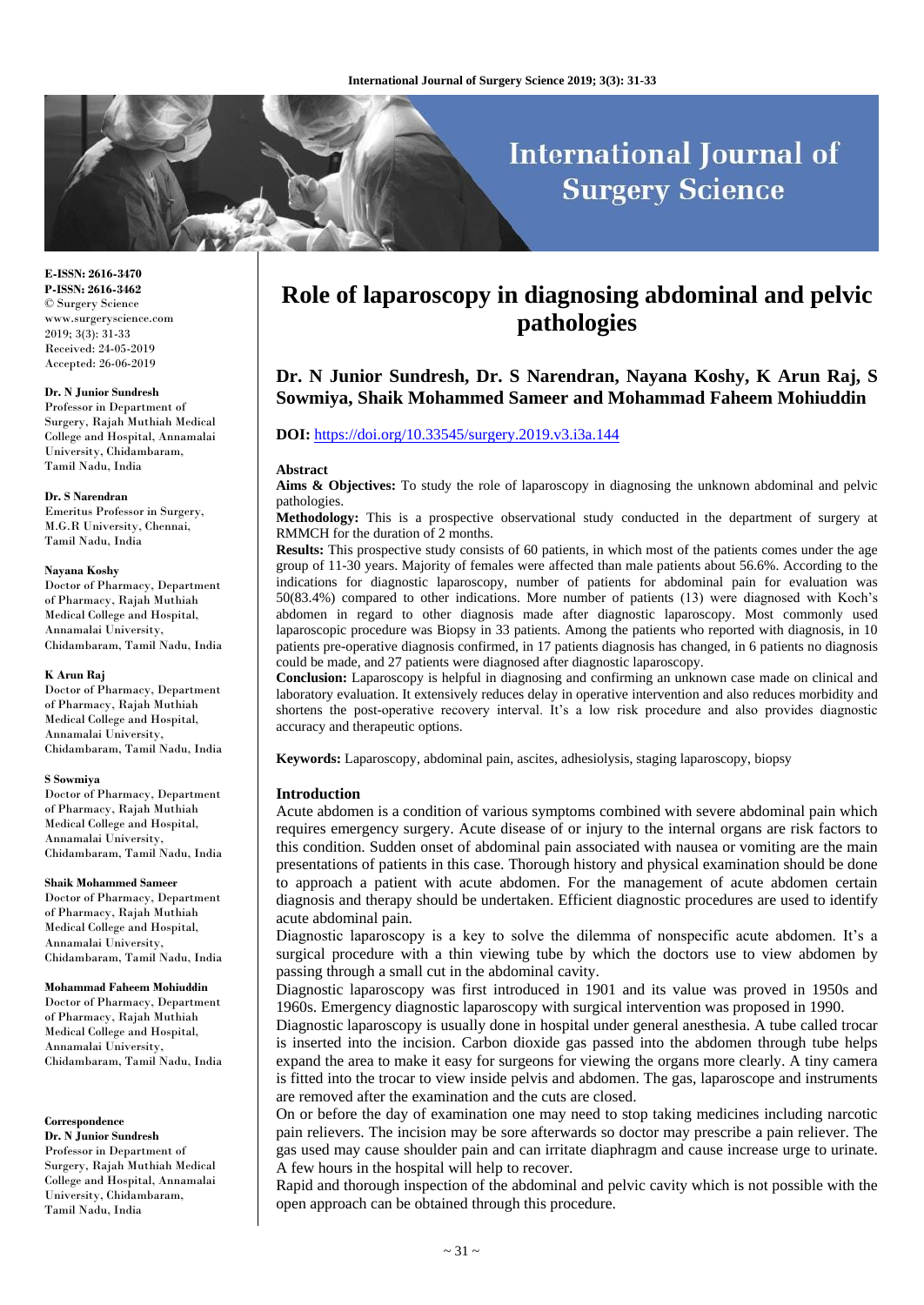The emergency laparoscopic approach improves the diagnostic accuracy and therapy for patients with acute abdomen and is therefore nowadays recommended and accepted worldwide.

# **Methodology**

**Study Type:** Prospective Observational study.

**Study Place:** The study was conducted in the department of Surgery, Rajah Muthiah Medical College Hospital, Annamalai University, Annamalai Nagar, Tamil Nadu.

**Study Period:** The study was conducted for a period of two months (Feb 2019-March2019).

# **Study recruitment procedures**

- The recruitment of subjects was carried out with the help of physician who has the knowledge of patient's medical history.
- The subjects selected were the patients who were treated as inpatients.
- The study procedure was completely explained to the patients.
- The patients included in the study were selected based on inclusion and exclusion criteria.

# **Inclusion Criteria**

- Patients who were treated for abdominal and pelvic pains.
- Patients with ascites of unknown etiology were included.
- Patients of both the gender.
- Patients those who were above 11 years of age.

# **Exclusion Criteria**

- Patients who had hemodynamic instability.
- Patients with multiple adhesions or 3 or more abdominal operations.
- Patients who were unable to tolerate general anesthesia.
- Patients who need emergency care were excluded.

# **Study Method**

- 1. The study method involves selection of patients based on the inclusion criteria.
- 2. Interpretation of results.<br>3. Conclusion.
- Conclusion.
- 4. Report submission.
- 5. Collected data will be stored in department library for future reference in the form of thesis book.

# **Observation and Results**

This study consists of total 60 patients to study the role of laparoscopy in diagnosing abdominal and pelvic pathologies.

|  |  |  |  | Table 1: Age-Wise distribution. |  |
|--|--|--|--|---------------------------------|--|
|--|--|--|--|---------------------------------|--|

| Age (Years) | <b>No: Of Patients</b> | <b>Percentage</b> |
|-------------|------------------------|-------------------|
| 11-20       | 14                     | 23.3              |
| 21-30       | 14                     | 23.3              |
| $31 - 40$   |                        | 13.4              |
| $41 - 50$   |                        | 11.6              |
| 51-60       |                        | 13.4              |
| >60         |                        |                   |
| Total       |                        | 1 O C             |

The age group included in this study was above 11 years, in which most of them were under 11-30 years.

**Table 2:** Gender-Wise distribution.

| Gender | <b>No: Of Patients</b> | <b>Percentage</b> |
|--------|------------------------|-------------------|
| Female | 34                     | 56.6              |
| Male   |                        |                   |

Based on the gender wise distribution, the numbers of female patients were more 56.6% compared to male patients 43.4%.

**Table 3:** Indications for diagnostic laparoscopy.

| <b>Indications</b>            | <b>No. of Patients</b> | Percentage |
|-------------------------------|------------------------|------------|
| Abdominal pain for evaluation | 50                     | 33 A       |
| Staging known malignancy      |                        | 16         |
| Ascites for evaluation        |                        |            |

In this study, 50(83.4%) had abdominal pain as indication for DL and in 7(11.6%) patients had staging known malignancy and 3(5%) patients had ascites for evaluation.

**Table 4:** Diagnosis made after diagnostic laparoscopy.

| <b>Diagnosis</b>         | <b>No. of Patients</b> | <b>Percentage</b> |
|--------------------------|------------------------|-------------------|
| Acute appendicitis       |                        | 11.7              |
| Chronic appendicitis     |                        | 8.3               |
| Koch's abdomen           | 13                     | 21.7              |
| <b>PID</b>               |                        | 6.7               |
| Malignancy               | 10                     | 16.7              |
| Adhesions                | 8                      | 13.3              |
| <b>Appendicular Mass</b> | 3                      | 5                 |
| Appendicular mass + PUH  | $\overline{c}$         | 3.3               |
| $Cirhosis + PUH$         | 3                      | 5                 |
| Chocolate cyst of ovary  |                        | 1.7               |
| No definite diagnosis    |                        | 6.7               |

Among the 60 patients who underwent laparoscopy, 13(21.7%) patients were diagnosed with Koch's abdomen, 10(16.7%) patients with GI malignancy, 8(13.3%) with Adhesions, 7(11.75%) with Acute Appendicitis, 5(8.3%) with Chronic Appendicitis, 4(6.7%) with PID, 3(5%) each with Appendicular mass and Cirrhosis + PUH,  $2(3.3\%)$  with Appendicular mass + PUH. In 4(6.7%) patient with no definite diagnosis.

**Table 5:** Laparoscopic procedures performed.

| <b>Laparoscopic Procedure</b> | <b>No. Patients</b> |
|-------------------------------|---------------------|
| Appendicectomy                |                     |
| <b>Biopsy</b>                 | 33                  |
| Adhesiolysis                  |                     |
| $Bx+App$                      |                     |
| $Adh + App$                   |                     |
| No intervention               |                     |

In this study, laparoscopic procedures performed were Biopsy in 33 patients, appendicectomy in 9 patients, adhesiolysis in 6 patients, adhesiolysis along with appendicectomy in 4 patients, biopsy along with appendicectomy in 2 patients. In 6 patients no intervention was done.

**Table 6:** Effect of diagnostic laparoscopy.

| <b>Diagnostic Status</b> | <b>No. of Patients</b> | Percentage |
|--------------------------|------------------------|------------|
| Confirmed                |                        | 16.66      |
| Changed                  |                        | 28.33      |
| Failed                   |                        |            |
| Diagnosis after DL       |                        |            |